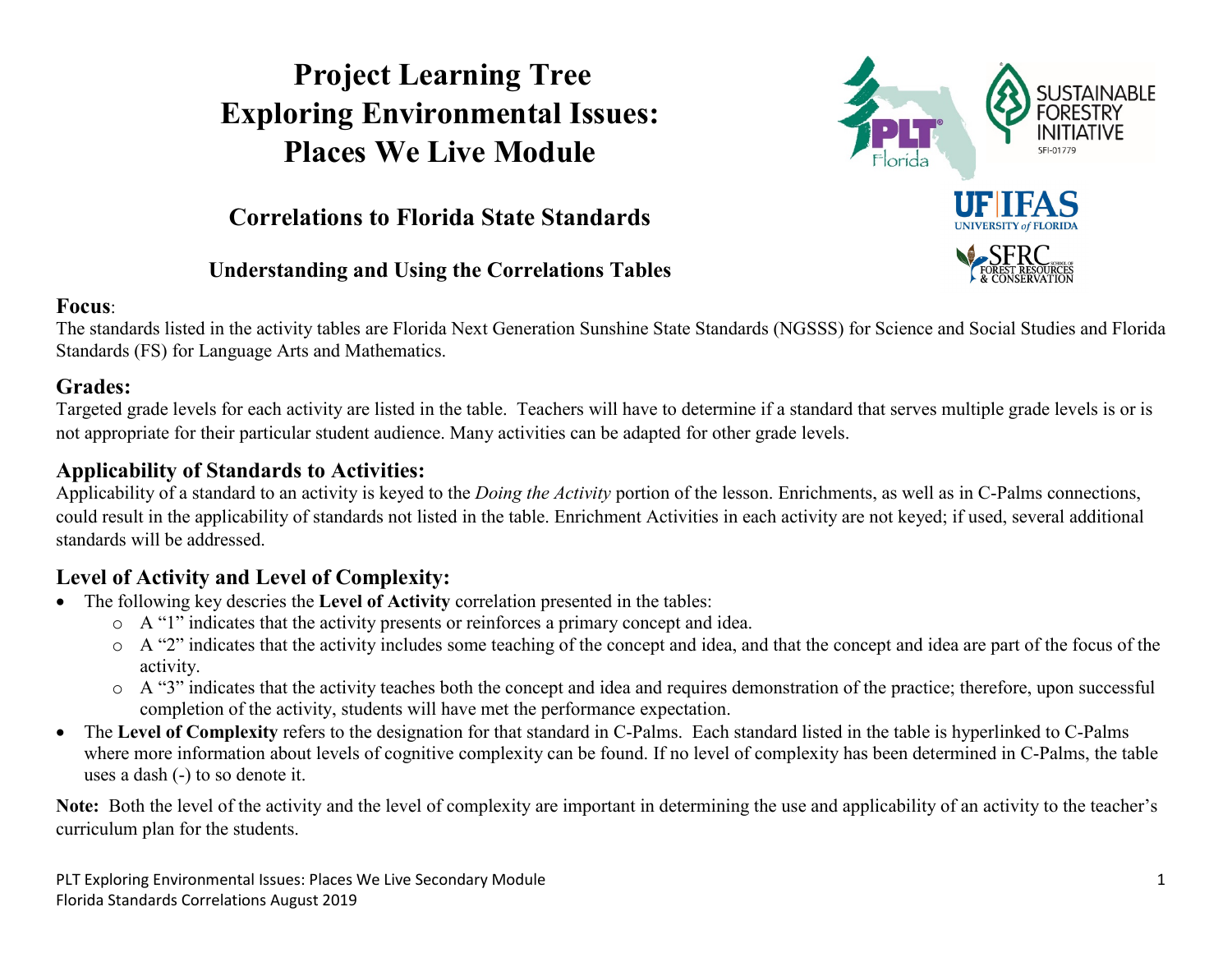#### **C-Palms Links:**

Each standard is hot linked to C-Palms. There are substantial resources to support the Module activities on C-Palms. Included are items such as, but are not limited to:

- **Access Points** Expectations written for students with significant cognitive disabilities to access the general education curriculum, which reflect the core intent of the standards with reduced levels of complexity. Each standard is broken down into Independent, Supported, and Participatory elements.
- **Related Resources –** Numerous resources to facilitate teaching and learning are available for every standard/benchmark. Below are a few examples:
	- o **Teaching Ideas and Lesson Plans** Many of these facilitate extension of Module activities. For example, SC.912.L.17.20, which appears in several activities, provides a lesson plan entitled "Freshwater Humans." It highlights the importance of freshwater, and makes the topic personal by challenging students to modify their behavior to protect freshwater supplies.
	- o **Professional Development –** For those educators who want more information about incorporating specific content or skills development into their lessons, websites and other resources are offered. For example, LAFS.910.WHST.3.7 offers a professional development entitled "Branching Out: Growing Literacy Skills in Writing" that is designed to help teachers understand the anchor standards for writing, and assist their students in becoming college and career ready writers in history/social studies, science, and technical subjects.
	- o **Video/Audio Animations, Images/Photographs, Educational Games, Presentations/Slide Shows, Worksheets, Center Ideas**, **and other Teaching Tools** – Numerous standards provide tools to support or expand Guide activities. For example: SC.912.L.17.11 offers a video entitled "Conserving Resources with an Electric Car".
	- o **STEM Lessons** Many Standards offer STEM lessons, most of which require C-Palms membership to access (free and easy to sing up). The majority of the lessons are model-eliciting activities (MEAs), which encourage students to invent and test models.
	- o **Student Resources**  Mini-lessons intended for student use. For example, LAFS.910.SL.1.1 offers students a mini-course called "Skillwise Speaking: Communication Guidelines." The course includes a short video, multi-level tutorials, worksheets with answer keys, games, and interactive quizzes all designed to help students become proficient at organizing and expressing their ideas.

#### **Search the Correlations Tables:**

Open the Navigation window by pressing Ctrl + F, or click the *Home* tab and then *Find* in the *Editing* box. An activity name, standard, concept word/phrase, or skill can be located by typing it in the search box.

#### **Acknowledgements:**

The Exploring Environmental Issues: Places We Live Module correlations to Florida State Standards was made possible by an agreement between Florida Project Learning Tree/University of Florida and Vicki Crisp (Environmental Education Consultant), and Gugliotti Environmental and Conservation Education Services – Nature Teach.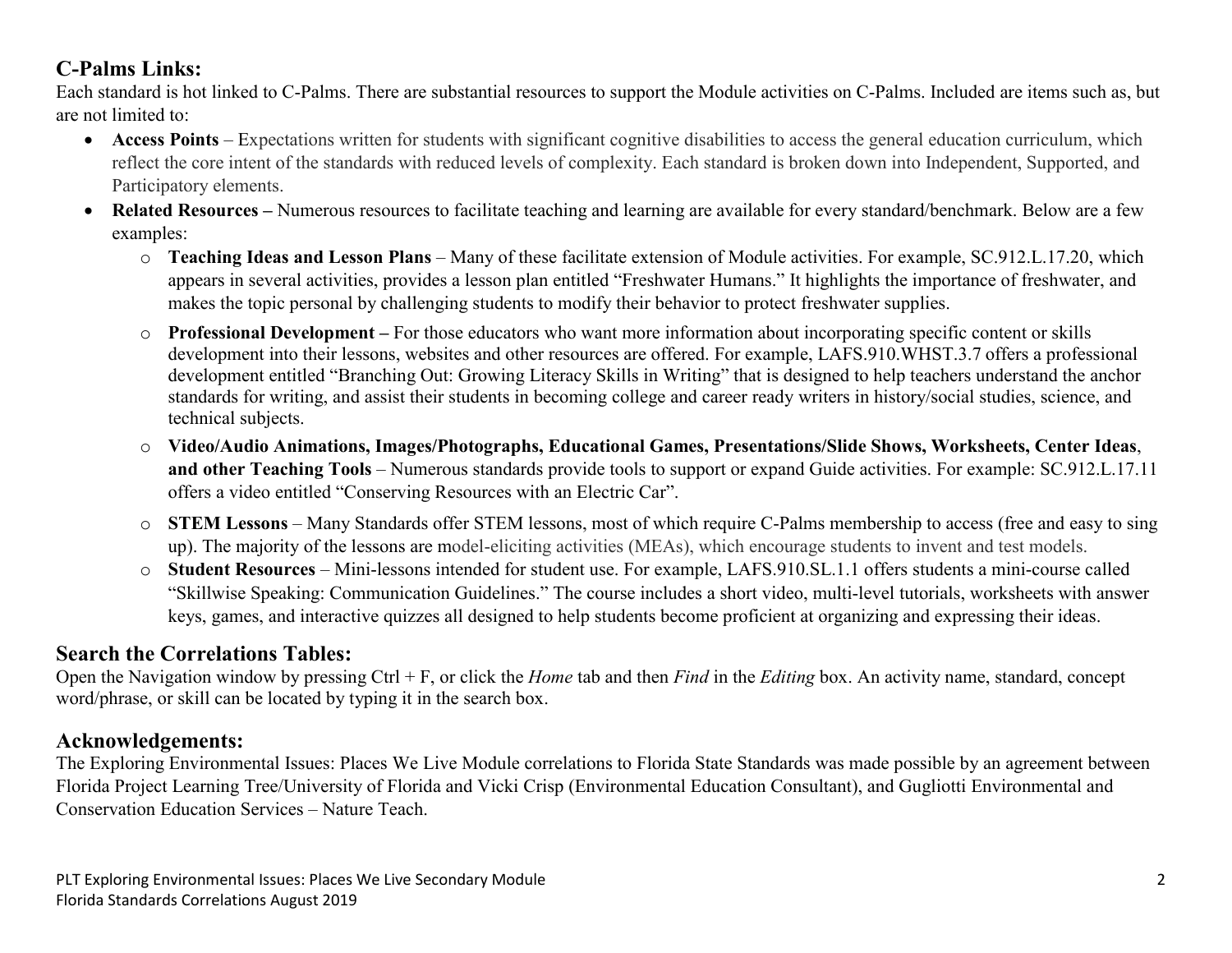| <b>Personal Places</b>     |                                                                                                                                                                                                                                                                                   |                |                                |                             | <b>Activity 1</b>      |
|----------------------------|-----------------------------------------------------------------------------------------------------------------------------------------------------------------------------------------------------------------------------------------------------------------------------------|----------------|--------------------------------|-----------------------------|------------------------|
| <b>Standard</b>            | <b>Description</b>                                                                                                                                                                                                                                                                | <b>Subject</b> | <b>Target</b><br><b>Grades</b> | Level of<br><b>Activity</b> | Level of<br>Complexity |
| LAFS.910.SL.1.1            | Initiate and participate effectively in a range of collaborative<br>discussions (one-on-one, in groups, and teacher-led) with diverse<br>partners on grades 9-10 topics, texts, and issues, building on others'<br>ideas and expressing their own clearly and persuasively, etc.  | LA             | $9-12$                         | $\overline{2}$              | $\overline{3}$         |
| LAFS.1112.SL.1.1           | Initiate and participate effectively in a range of collaborative<br>discussions (one-on-one, in groups, and teacher-led) with diverse<br>partners on grades 11–12 topics, texts, and issues, building on<br>others' ideas and expressing their own clearly and persuasively, etc. | LA             | $11 - 12$                      | $\overline{2}$              | 3                      |
| SS.912.G.6.4               | Translate narratives about places and events into graphic<br>representations.                                                                                                                                                                                                     | <b>SS</b>      | $9 - 12$                       | 3                           |                        |
| <b>Community Character</b> |                                                                                                                                                                                                                                                                                   |                |                                |                             | <b>Activity 2</b>      |
| <b>Standard</b>            | <b>Description</b>                                                                                                                                                                                                                                                                | <b>Subject</b> | <b>Target</b><br><b>Grades</b> | Level of<br><b>Activity</b> | Level of<br>Complexity |
| SC.912.L.17.12             | Discuss the political, social, and environmental consequences of<br>sustainable use of land.                                                                                                                                                                                      | <b>SC</b>      | $9 - 12$                       | $\overline{2}$              | 3                      |
| SC.912.L.17.18             | Describe how human population size and resource use relate to<br>environmental quality.                                                                                                                                                                                           | <b>SC</b>      | $9 - 12$                       | $\overline{2}$              | $\overline{2}$         |
| SC.912.L.17.20             | Predict the impact of individuals on environmental systems and<br>examine how human lifestyles affect sustainability.                                                                                                                                                             | <b>SC</b>      | $9 - 12$                       | $\overline{2}$              | $\overline{3}$         |
| LAFS.910.SL.1.1            | Initiate and participate effectively in a range of collaborative<br>discussions (one-on-one, in groups, and teacher-led) with diverse<br>partners on grades 9–10 topics, texts, and issues, building on                                                                           | LA             | $9-10$                         | 2                           | 3                      |

others' ideas and expressing their own clearly and persuasively,

etc.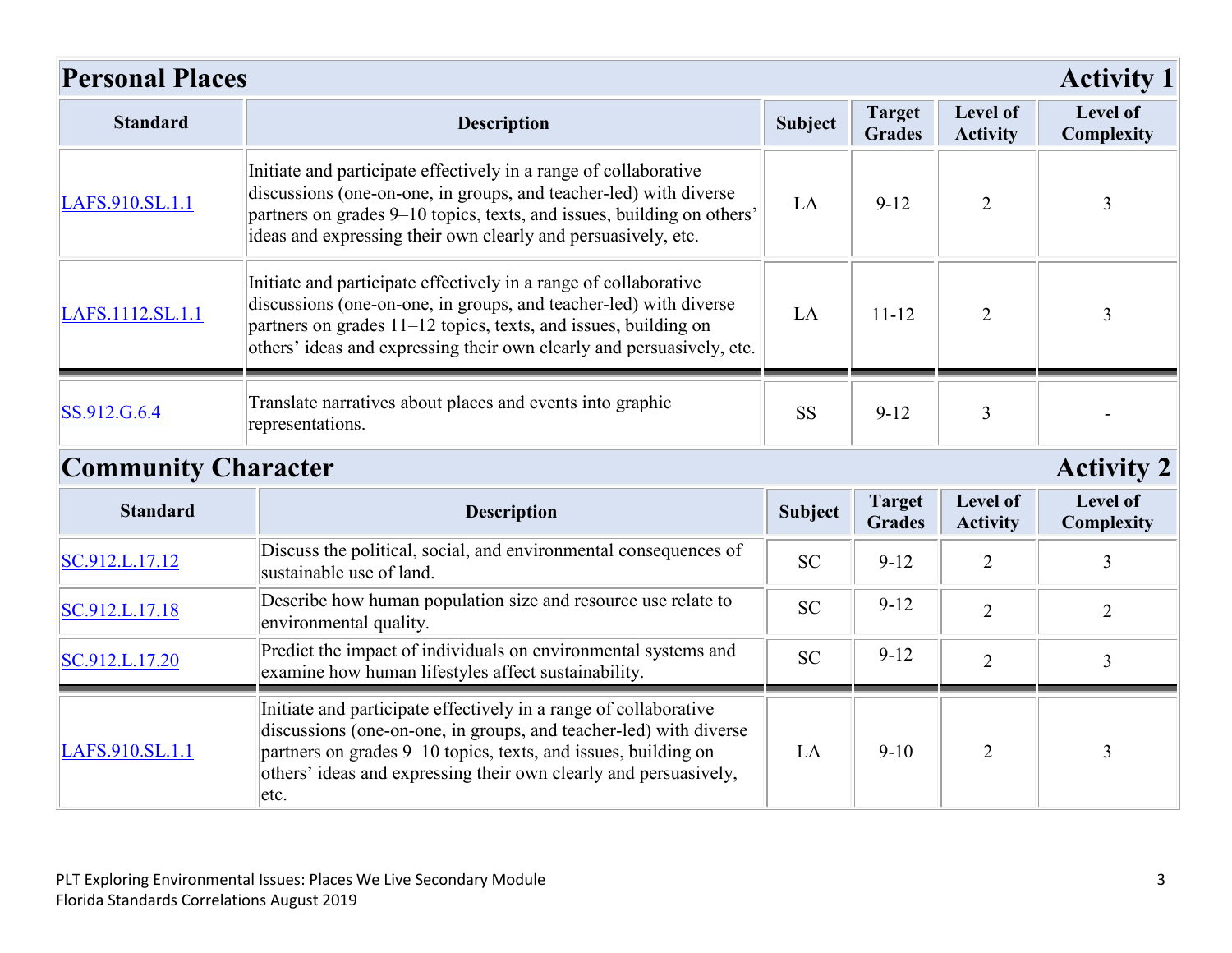| LAFS.1112.SL.1.1   | Initiate and participate effectively in a range of collaborative<br>discussions (one-on-one, in groups, and teacher-led) with diverse<br>partners on grades 11–12 topics, texts, and issues, building on<br>others' ideas and expressing their own clearly and persuasively,<br>etc.                             | LA        | $11 - 12$ | $\overline{2}$ | $\overline{3}$           |
|--------------------|------------------------------------------------------------------------------------------------------------------------------------------------------------------------------------------------------------------------------------------------------------------------------------------------------------------|-----------|-----------|----------------|--------------------------|
| LAFS.910.WHST.3.7  | Conduct short as well as more sustained research projects to<br>answer a question (including a self-generated question) or solve a<br>problem; narrow or broaden the inquiry when appropriate;<br>synthesize multiple sources on the subject, demonstrating<br>understanding of the subject under investigation. | LA        | $9-10$    | $\overline{3}$ | $\overline{\mathcal{L}}$ |
| LAFS.1112.WHST.3.7 | Conduct short as well as more sustained research projects to<br>answer a question (including a self-generated question) or solve a<br>problem; narrow or broaden the inquiry when appropriate;<br>synthesize multiple sources on the subject, demonstrating<br>understanding of the subject under investigation. | LA        | $11 - 12$ | $\mathfrak{Z}$ | $\overline{4}$           |
| SS.912.C.2.11      | Analyze public policy solutions or courses of action to resolve a<br>local, state, or federal issue.                                                                                                                                                                                                             | <b>SS</b> | $9 - 12$  | $\overline{2}$ |                          |
| SS.912.G.4.5       | Use geographic terms and tools to analyze case studies of the<br>development, growth, and changing nature of cities and urban<br>centers.                                                                                                                                                                        | <b>SS</b> | $9-12$    | $\overline{2}$ |                          |
| SS.912.C.2.4       | Evaluate, take, and defend positions on issues that cause the<br>government to balance the interests of individuals with the public<br>good.                                                                                                                                                                     | <b>SS</b> | $9 - 12$  | $\overline{2}$ |                          |
| SS.912.E.2.2       | Use a decision-making model to analyze a public policy issue<br>affecting the student's community that incorporates defining a<br>problem, analyzing the potential consequences, and considering<br>the alternatives.                                                                                            | <b>SS</b> | $9 - 12$  | 3              |                          |
| SS.912.G.5.6       | Analyze case studies to predict how a change to an environmental<br>factor can affect an ecosystem.                                                                                                                                                                                                              | <b>SS</b> | $9 - 12$  | $\overline{2}$ |                          |
| SS.912.G.6.5       | Develop criteria for assessing issues relating to human spatial<br>organization and environmental stability to identify solutions.                                                                                                                                                                               | <b>SS</b> | $9 - 12$  | $\overline{2}$ |                          |
| SS.912.S.8.4       | Define a social issue to be analyzed.                                                                                                                                                                                                                                                                            | <b>SS</b> | $9 - 12$  | $\overline{2}$ |                          |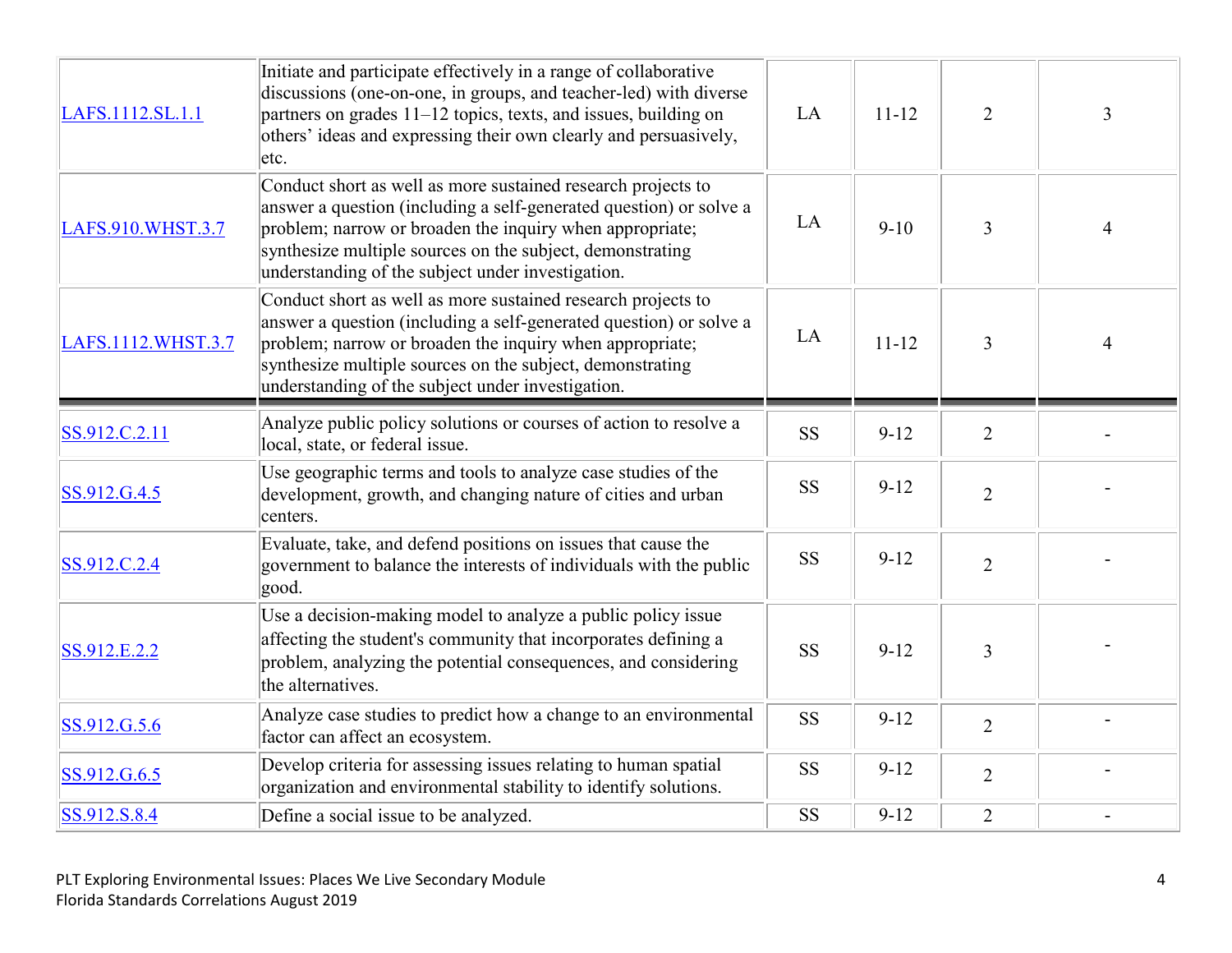# **Mapping Your Community Through Time Activity 3**

| <b>Standard</b>    | <b>Description</b>                                                                                                                                                                                                                                                                | Subject   | <b>Target</b><br><b>Grades</b> | Level of<br><b>Activity</b> | Level of<br>Complexity |
|--------------------|-----------------------------------------------------------------------------------------------------------------------------------------------------------------------------------------------------------------------------------------------------------------------------------|-----------|--------------------------------|-----------------------------|------------------------|
| SC.912.CS-CC.1.4   | Develop a collaborative digital product using collaboration tools<br>$(e.g., version control systems and integrated development$<br>environments).                                                                                                                                | <b>SC</b> | $9-12$                         | 3                           |                        |
| SC.912.CS-CC.1.2   | Select appropriate tools within a project environment to<br>communicate with project team members.                                                                                                                                                                                | <b>SC</b> | $9 - 12$                       | $\overline{2}$              |                        |
| SC.912.CS-CS.1.3   | Explain how data analysis is used to enhance the understanding of<br>complex natural and human systems.                                                                                                                                                                           | <b>SC</b> | $9 - 12$                       | $\overline{2}$              |                        |
| SC.912.E.6.6       | Analyze past, present, and potential future consequences to the<br>environment resulting from various energy production technologies.                                                                                                                                             | <b>SC</b> | $9 - 12$                       | $\overline{3}$              | $\overline{3}$         |
| SC.912.L.17.11     | Evaluate the costs and benefits of renewable and nonrenewable<br>resources, such as water, energy, fossil fuels, wildlife, and forests.                                                                                                                                           | <b>SC</b> | $9-12$                         | $\overline{3}$              | 3                      |
| SC.912.L.17.17     | Assess the effectiveness of innovative methods of protecting the<br>environment.                                                                                                                                                                                                  | <b>SC</b> | $9 - 12$                       | $\overline{3}$              | $\overline{3}$         |
| SC.912.L.17.20     | Predict the impact of individuals on environmental systems and<br>examine how human lifestyles affect sustainability.                                                                                                                                                             | <b>SC</b> | $9 - 12$                       | $\overline{3}$              | 3                      |
| LAFS.910.SL.1.1    | Initiate and participate effectively in a range of collaborative<br>discussions (one-on-one, in groups, and teacher-led) with diverse<br>partners on grades 9-10 topics, texts, and issues, building on others'<br>ideas and expressing their own clearly and persuasively, etc.  | LA        | $9-10$                         | $\overline{2}$              | 3                      |
| LAFS.1112.SL.1.1   | Initiate and participate effectively in a range of collaborative<br>discussions (one-on-one, in groups, and teacher-led) with diverse<br>partners on grades 11–12 topics, texts, and issues, building on<br>others' ideas and expressing their own clearly and persuasively, etc. | LA        | $11 - 12$                      | $\overline{2}$              | 3                      |
| LAFS.1112.WHST.1.2 | Write informative/explanatory texts, including the narration of<br>historical events, scientific procedures/ experiments or technical<br>processes                                                                                                                                | LA        | $11 - 12$                      | $\overline{2}$              | $\overline{4}$         |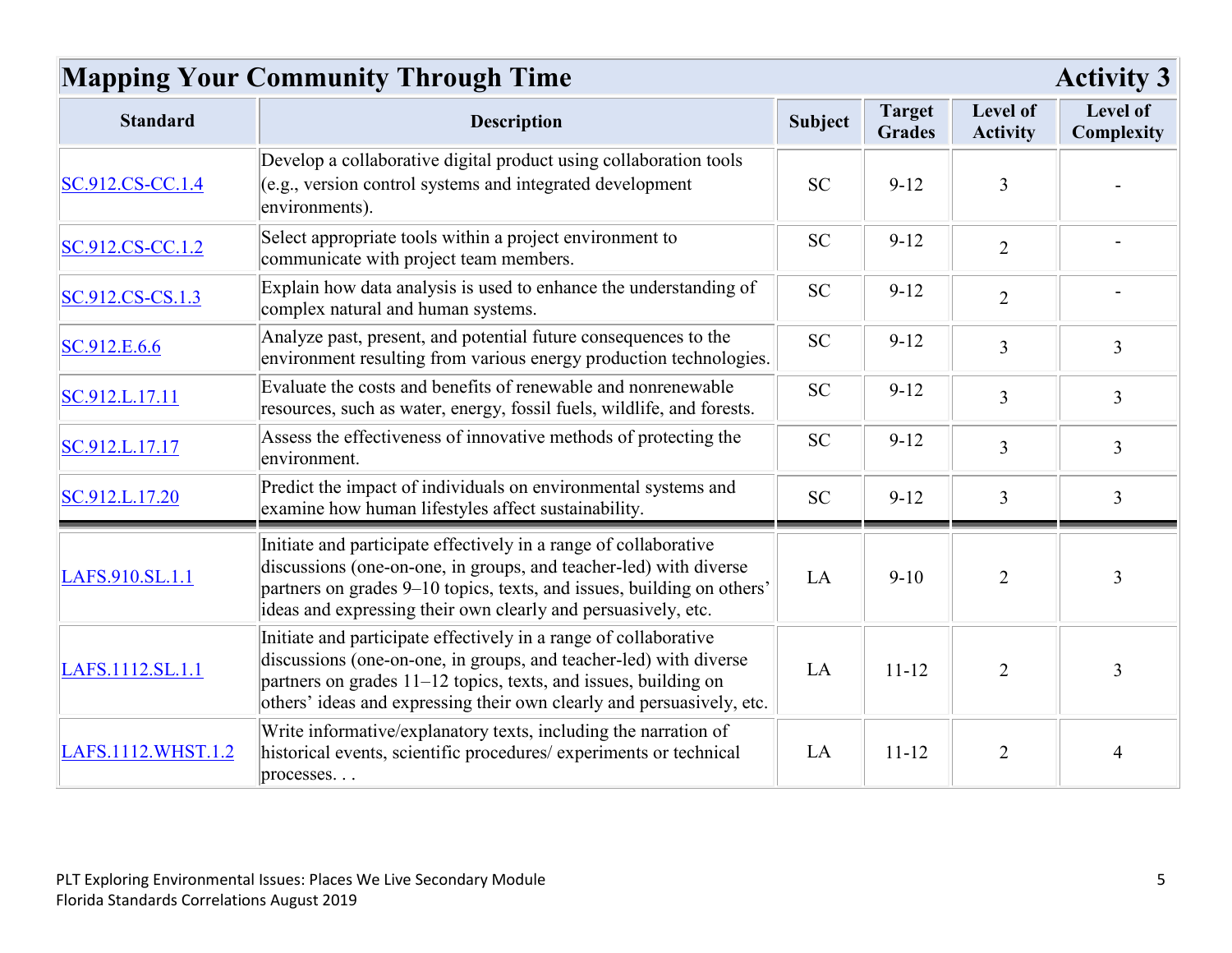| LAFS.910.WHST.2.5  | Develop and strengthen writing as needed by planning, revising,<br>editing, rewriting, or trying a new approach, focusing on addressing<br>what is most significant for a specific purpose and audience. | LA        | $9-10$    | $\overline{2}$ | 3              |
|--------------------|----------------------------------------------------------------------------------------------------------------------------------------------------------------------------------------------------------|-----------|-----------|----------------|----------------|
| LAFS.1112.WHST.2.5 | Develop and strengthen writing as needed by planning, revising,<br>editing, rewriting, or trying a new approach, focusing on addressing<br>what is most significant for a specific purpose and audience. | LA        | $11 - 12$ | $\overline{2}$ | $\overline{3}$ |
| MAFS.K12.MP.5.1    | Use appropriate tools strategically. Mathematically proficient<br>students consider the available tools when solving a mathematical<br>problem                                                           | <b>MA</b> | $9 - 12$  | $\overline{2}$ | $\overline{2}$ |
| SS.912.A.1.4       | Analyze how images, symbols, objects, cartoons, graphs, charts,<br>maps, and artwork may be used to interpret the significance of time<br>periods and events from the past.                              | <b>SS</b> | $9 - 12$  | $\overline{3}$ |                |
| SS.912.E.2.11      | Assess the economic impact of negative and positive externalities<br>on the local, state, and national environment.                                                                                      | <b>SS</b> | $9 - 12$  | $\overline{2}$ |                |
| SS.912.G.1.3       | Employ applicable units of measurement and scale to solve simple<br>locational problems using maps and globes.                                                                                           | <b>SS</b> | $9-12$    | $\overline{3}$ |                |
| SS.912.G.1.4       | Analyze geographic information from a variety of sources including<br>primary sources, atlases, computer, and digital sources, Geographic<br>Information Systems (GIS), and a broad variety of maps.     | <b>SS</b> | $9 - 12$  | $\overline{3}$ |                |
| SS.912.G.2.4       | Use geographic terms and tools to analyze case studies of how<br>selected regions change over time.                                                                                                      | <b>SS</b> | $9-12$    | $\overline{3}$ |                |
| SS.912.G.2.5       | Use geographic terms and tools to analyze case studies of debates<br>over how human actions modify a selected region.                                                                                    | <b>SS</b> | $9 - 12$  | $\overline{3}$ |                |
| SS.912.H.3.1       | Analyze the effects of transportation, trade, communication,<br>science, and technology on the preservation and diffusion of<br>culture.                                                                 | <b>SS</b> | $9 - 12$  | $\overline{3}$ |                |
| SS.912.G.3.3       | Use geographic terms and tools to explain differing perspectives on<br>the use of renewable and non-renewable resources in Florida, the<br>United States, and the world.                                 | <b>SS</b> | $9 - 12$  | $\overline{3}$ |                |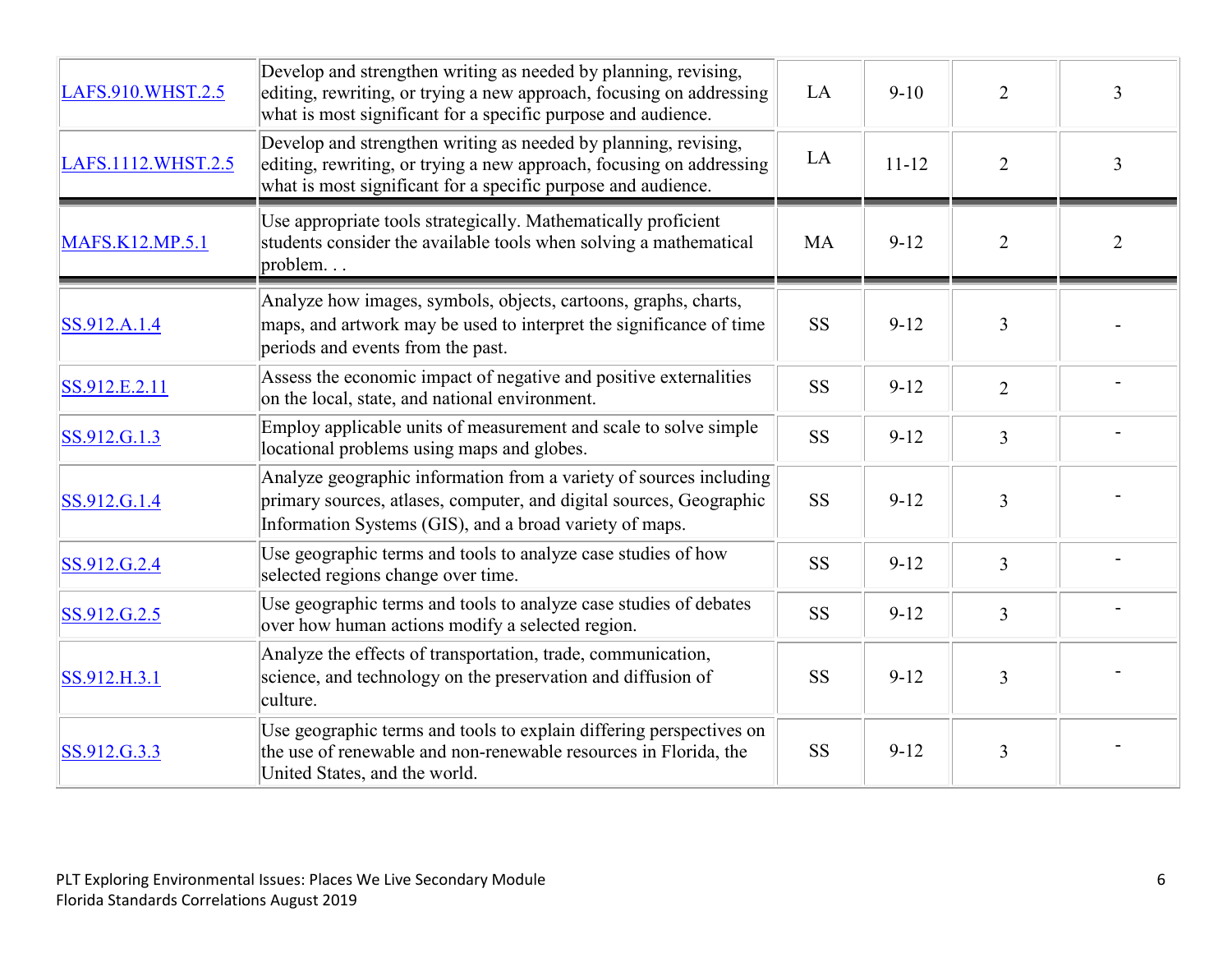| SS.912.G.4.5 | Use geographic terms and tools to analyze case studies of the<br>development, growth, and changing nature of cities and urban<br>centers.             | <b>SS</b> | $9-12$   | 3              |  |
|--------------|-------------------------------------------------------------------------------------------------------------------------------------------------------|-----------|----------|----------------|--|
| SS.912.G.4.6 | Use geographic terms and tools to predict the effect of a change in a<br>specific characteristic of a place on the human population of that<br>place. | <b>SS</b> | $9-12$   | $\overline{2}$ |  |
| SS.912.G.4.8 | Use geographic concepts to analyze spatial phenomena and to<br>discuss economic, political, and social factors that define and<br>interpret space.    | <b>SS</b> | $9 - 12$ | $\overline{2}$ |  |
| SS.912.G.5.1 | Analyze case studies of how the Earth's physical systems affect<br>humans.                                                                            | <b>SS</b> | $9-12$   | 3              |  |
| SS.912.G.5.3 | Analyze case studies of the effects of human use of technology on<br>the environment of places.                                                       | <b>SS</b> | $9 - 12$ | $\overline{2}$ |  |
| SS.912.G.5.5 | Use geographic terms and tools to analyze case studies of policies<br>and programs for resource use and management.                                   | <b>SS</b> | $9-12$   | 3              |  |
| SS.912.G.6.1 | Use appropriate maps and other graphic representations to analyze<br>geographic problems and changes over time.                                       | <b>SS</b> | $9-12$   | 3              |  |
| SS.912.G.6.3 | Formulate hypotheses and test geographic models that demonstrate<br>complex relationships between physical and cultural phenomena.                    | <b>SS</b> | $9 - 12$ | $\overline{2}$ |  |

# **Neighborhood Design Activity 4**

| <b>Standard</b> | <b>Description</b>                                                                           | Subject   | <b>Target</b><br><b>Grades</b> | Level of<br><b>Activity</b> | Level of<br>Complexity |
|-----------------|----------------------------------------------------------------------------------------------|-----------|--------------------------------|-----------------------------|------------------------|
| SC.912.L.17.12  | Discuss the political, social, and environmental consequences of<br>sustainable use of land. | <b>SC</b> | $9 - 12$                       |                             |                        |
| SC.912.L.17.17  | Assess the effectiveness of innovative methods of protecting the<br>environment.             | <b>SC</b> | $9 - 12$                       |                             |                        |
| SC.912.L.17.18  | Describe how human population size and resource use relate to<br>environmental quality.      | <b>SC</b> | $9 - 12$                       |                             |                        |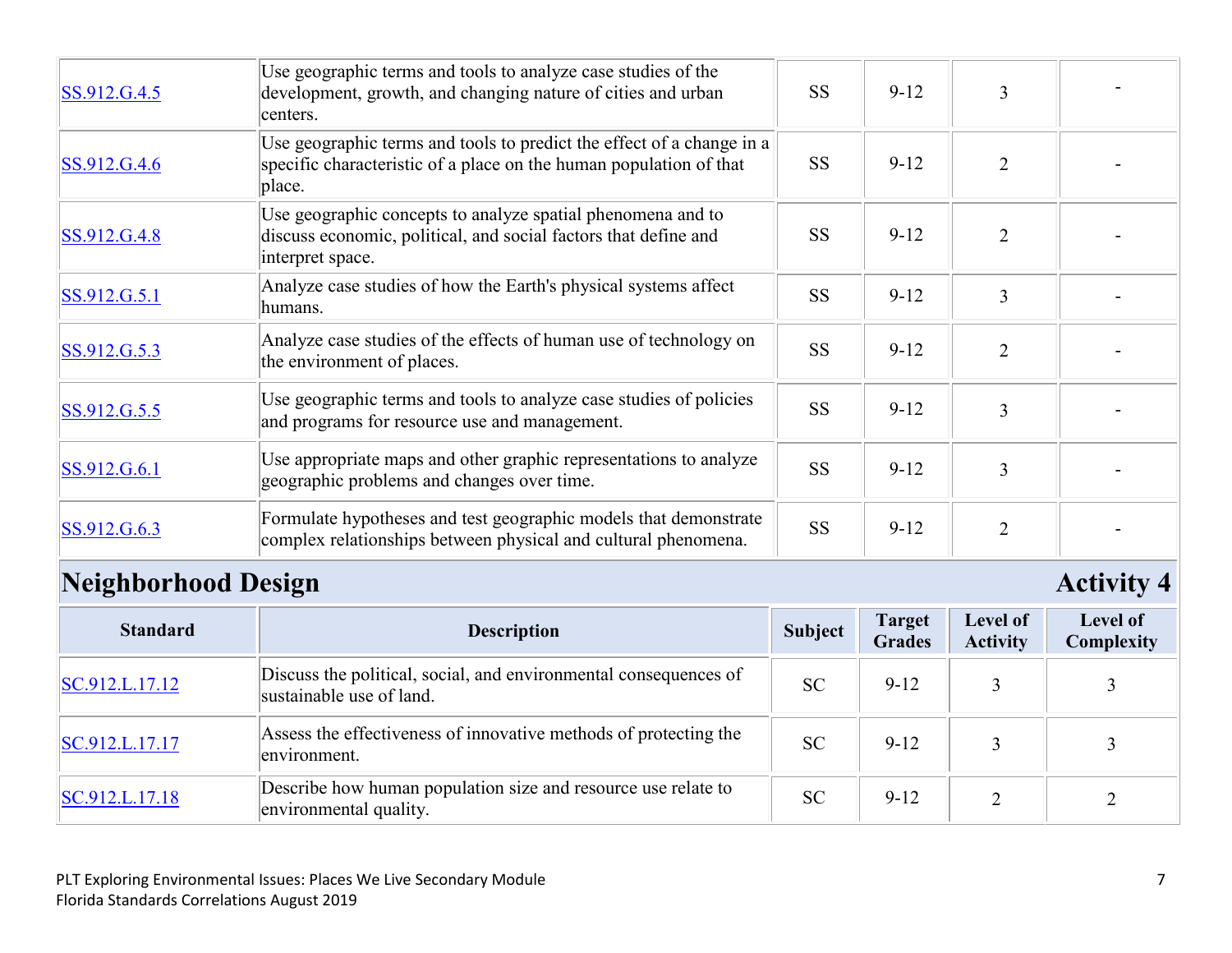| SC.912.L.17.20     | Predict the impact of individuals on environmental systems and<br>examine how human lifestyles affect sustainability.                                                                                                                                                                                            | <b>SC</b> | $9-12$    | $\overline{3}$ | 3              |
|--------------------|------------------------------------------------------------------------------------------------------------------------------------------------------------------------------------------------------------------------------------------------------------------------------------------------------------------|-----------|-----------|----------------|----------------|
| LAFS.910.SL.1.1    | Initiate and participate effectively in a range of collaborative<br>discussions (one-on-one, in groups, and teacher-led) with diverse<br>partners on grades 9-10 topics, texts, and issues, building on<br>others' ideas and expressing their own clearly and persuasively,<br>etc.                              | LA        | $9-10$    | $\overline{2}$ | 3              |
| LAFS.1112.SL.1.1   | Initiate and participate effectively in a range of collaborative<br>discussions (one-on-one, in groups, and teacher-led) with diverse<br>partners on grades 11–12 topics, texts, and issues, building on<br>others' ideas and expressing their own clearly and persuasively,<br>etc.                             | LA        | $11 - 12$ | $\overline{2}$ | 3              |
| LAFS.910.SL.1.2    | Integrate multiple sources of information presented in diverse<br>media or formats (e.g., visually, quantitatively, orally) evaluating<br>the credibility and accuracy of each source.                                                                                                                           | LA        | $9-10$    | $\overline{2}$ | $\overline{3}$ |
| LAFS.1112.SL.2.5   | Make strategic use of digital media (e.g., textual, graphical, audio,<br>visual, and interactive elements) in presentations to enhance<br>understanding of findings, reasoning, and evidence and to add<br>interest.                                                                                             | LA        | $11 - 12$ | $\overline{2}$ | $\overline{3}$ |
| LAFS.910.WHST.3.7  | Conduct short as well as more sustained research projects to<br>answer a question (including a self-generated question) or solve a<br>problem; narrow or broaden the inquiry when appropriate;<br>synthesize multiple sources on the subject, demonstrating<br>understanding of the subject under investigation. | LA        | $9-10$    | 3              | $\overline{4}$ |
| LAFS.1112.WHST.3.7 | Conduct short as well as more sustained research projects to<br>answer a question (including a self-generated question) or solve a<br>problem; narrow or broaden the inquiry when appropriate;<br>synthesize multiple sources on the subject, demonstrating<br>understanding of the subject under investigation. | LA        | $11 - 12$ | 3              | 4              |
| SS.912.C.2.11      | Analyze public policy solutions or courses of action to resolve a<br>local, state, or federal issue.                                                                                                                                                                                                             | <b>SS</b> | $9 - 12$  | 3              |                |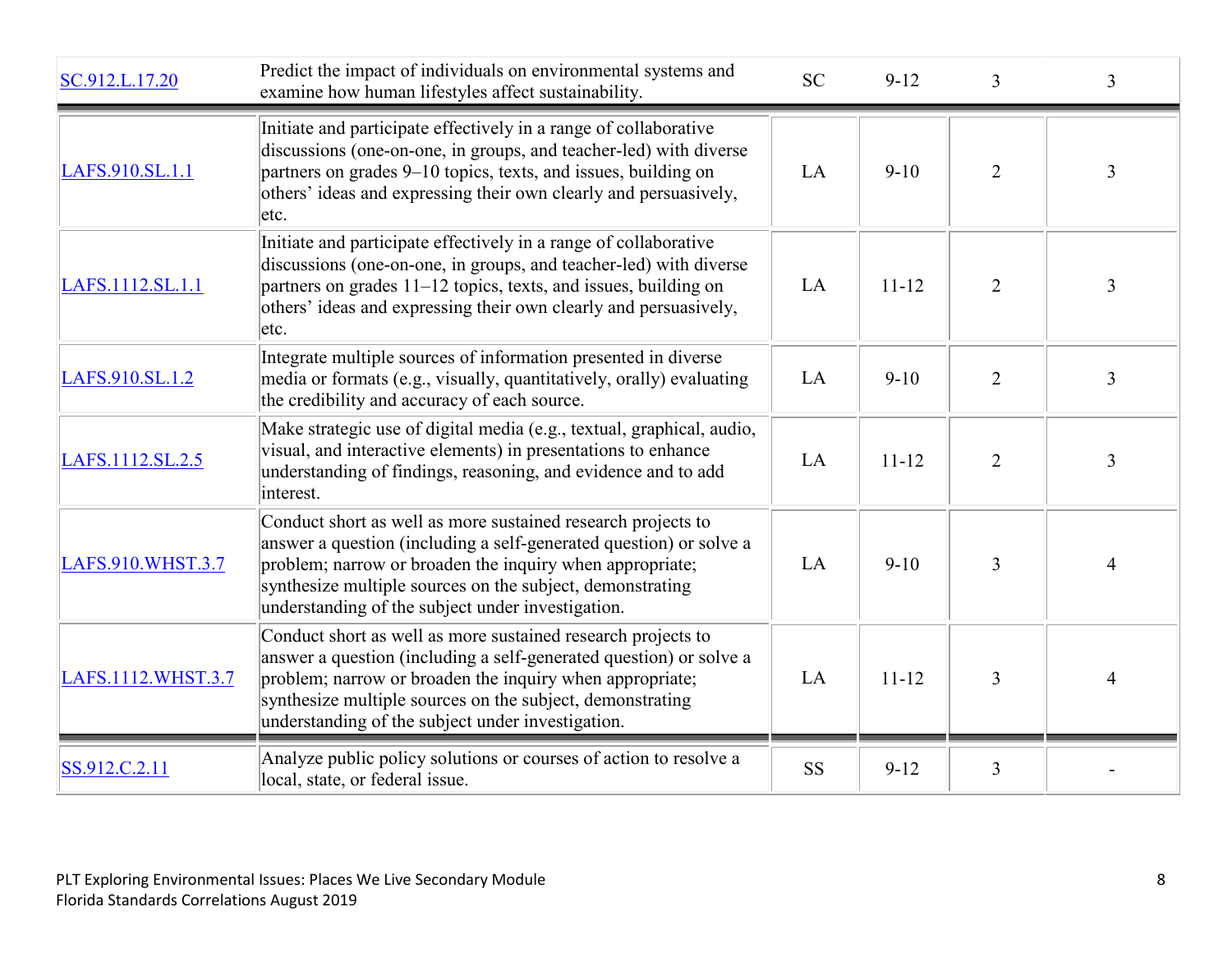| SS.912.C.2.4 | Evaluate, take, and defend positions on issues that cause the<br>government to balance the interests of individuals with the public<br>good.                                                                          | <b>SS</b> | $9 - 12$ | $\overline{2}$ |  |
|--------------|-----------------------------------------------------------------------------------------------------------------------------------------------------------------------------------------------------------------------|-----------|----------|----------------|--|
| SS.912.E.2.2 | Use a decision-making model to analyze a public policy issue<br>affecting the student's community that incorporates defining a<br>problem, analyzing the potential consequences, and considering the<br>alternatives. | <b>SS</b> | $9 - 12$ | $\overline{3}$ |  |
| SS.912.G.4.5 | Use geographic terms and tools to analyze case studies of the<br>development, growth, and changing nature of cities and urban<br>centers.                                                                             | <b>SS</b> | $9 - 12$ | 3              |  |
| SS.912.G.4.6 | Use geographic terms and tools to predict the effect of a change in<br>a specific characteristic of a place on the human population of that<br>place.                                                                 | <b>SS</b> | $9 - 12$ | 3              |  |
| SS.912.G.4.8 | Use geographic concepts to analyze spatial phenomena and to<br>discuss economic, political, and social factors that define and<br>interpret space.                                                                    | <b>SS</b> | $9 - 12$ | $\overline{2}$ |  |
| SS.912.G.5.1 | Analyze case studies of how the Earth's physical systems affect<br>humans.                                                                                                                                            | <b>SS</b> | $9-12$   | $\overline{3}$ |  |
| SS.912.G.5.2 | Analyze case studies of how changes in the physical environment<br>of a place can increase or diminish its capacity to support human<br>activity.                                                                     | <b>SS</b> | $9 - 12$ | $\overline{2}$ |  |
| SS.912.G.5.3 | Analyze case studies of the effects of human use of technology on<br>the environment of places.                                                                                                                       | <b>SS</b> | $9-12$   | $\overline{2}$ |  |
| SS.912.G.5.4 | Analyze case studies of how humans impact the diversity and<br>productivity of ecosystems.                                                                                                                            | <b>SS</b> | $9 - 12$ | $\overline{2}$ |  |
| SS.912.G.5.5 | Use geographic terms and tools to analyze case studies of policies<br>and programs for resource use and management.                                                                                                   | <b>SS</b> | $9 - 12$ | $\overline{2}$ |  |
| SS.912.G.6.1 | Use appropriate maps and other graphic representations to analyze<br>geographic problems and changes over time.                                                                                                       | <b>SS</b> | $9-12$   | $\overline{2}$ |  |
| SS.912.G.6.3 | Formulate hypotheses and test geographic models that demonstrate<br>complex relationships between physical and cultural phenomena.                                                                                    | <b>SS</b> | $9 - 12$ | 3              |  |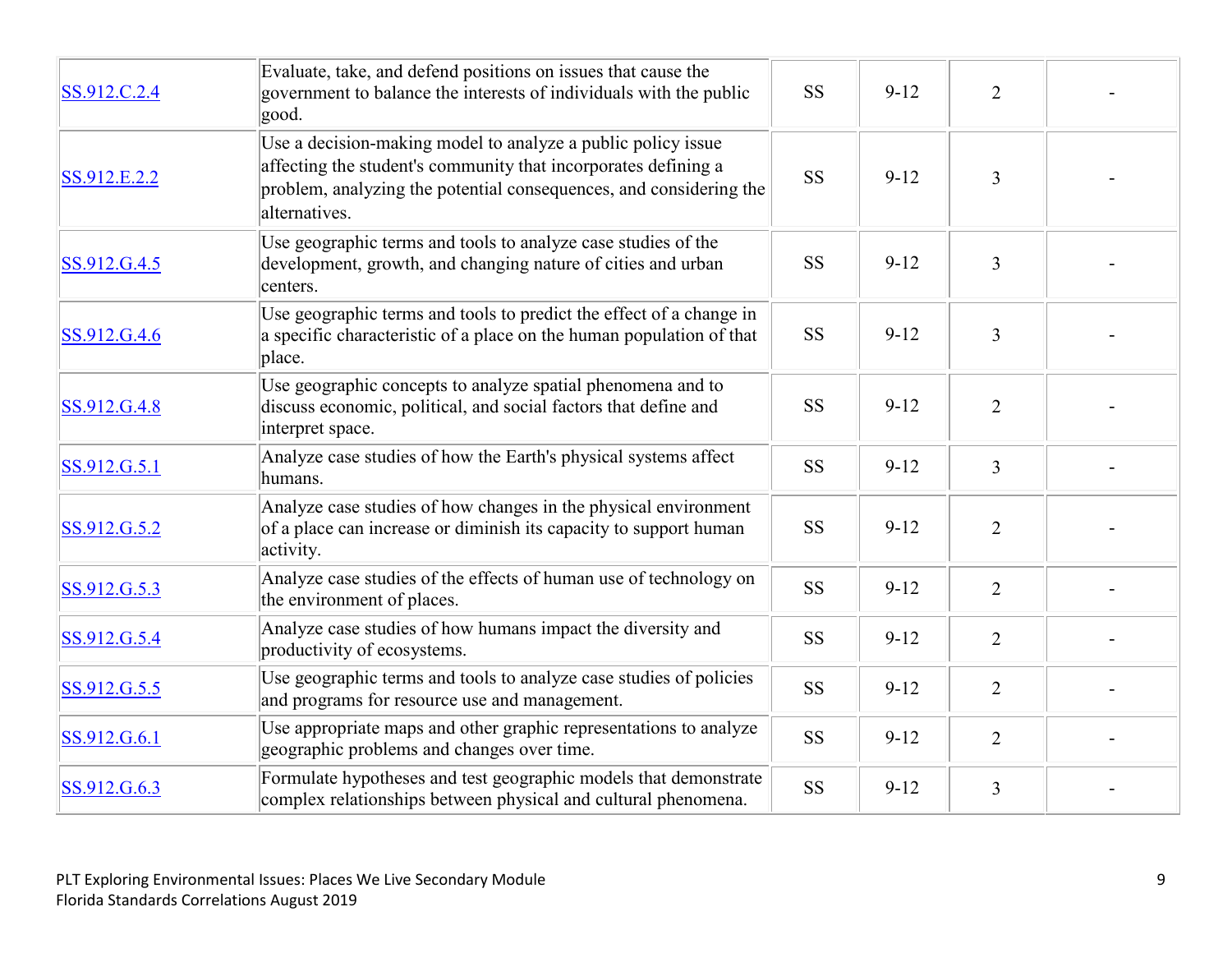| SS.912.G.6.5       | Develop criteria for assessing issues relating to human spatial<br>organization and environmental stability to identify solutions.                                                                                                                                                | <b>SS</b>      | $9 - 12$                       | $\overline{2}$                     |                        |
|--------------------|-----------------------------------------------------------------------------------------------------------------------------------------------------------------------------------------------------------------------------------------------------------------------------------|----------------|--------------------------------|------------------------------------|------------------------|
| SS.912.H.3.1       | Analyze the effects of transportation, trade, communication,<br>science, and technology on the preservation and diffusion of<br>culture.                                                                                                                                          | <b>SS</b>      | $9 - 12$                       | $\overline{3}$                     |                        |
| <b>Green Space</b> |                                                                                                                                                                                                                                                                                   |                |                                |                                    | <b>Activity 5</b>      |
| <b>Standard</b>    | <b>Description</b>                                                                                                                                                                                                                                                                | <b>Subject</b> | <b>Target</b><br><b>Grades</b> | <b>Level of</b><br><b>Activity</b> | Level of<br>Complexity |
| SC.912.L.17.1      | Discuss the characteristics of populations, such as number of<br>individuals, age structure, density, and pattern of distribution.                                                                                                                                                | <b>SC</b>      | $9 - 12$                       | $\overline{2}$                     | $\overline{2}$         |
| SC.912.L.17.5      | Analyze how population size is determined by births, deaths,<br>immigration, emigration, and limiting factors (biotic and abiotic) that<br>determine carrying capacity.                                                                                                           | <b>SC</b>      | $9-12$                         | $\mathbf{1}$                       | $\overline{3}$         |
| SC.912.L.17.12     | Discuss the political, social, and environmental consequences of<br>sustainable use of land.                                                                                                                                                                                      | <b>SC</b>      | $9 - 12$                       | $\overline{2}$                     | $\overline{3}$         |
| SC.912.L.17.17     | Assess the effectiveness of innovative methods of protecting the<br>environment.                                                                                                                                                                                                  | <b>SC</b>      | $9 - 12$                       | $\mathbf{1}$                       | $\overline{3}$         |
| SC.912.L.17.18     | Describe how human population size and resource use relate to<br>environmental quality.                                                                                                                                                                                           | <b>SC</b>      | $9 - 12$                       | $\overline{2}$                     | $\overline{2}$         |
| SC.912.L.17.20     | Predict the impact of individuals on environmental systems and<br>examine how human lifestyles affect sustainability.                                                                                                                                                             | <b>SC</b>      | $9 - 12$                       | $\overline{3}$                     | $\overline{3}$         |
| LAFS.910.SL.1.1    | Initiate and participate effectively in a range of collaborative<br>discussions (one-on-one, in groups, and teacher-led) with diverse<br>partners on grades 9–10 topics, texts, and issues, building on others'<br>ideas and expressing their own clearly and persuasively, etc.  | LA             | $9 - 10$                       | $\overline{2}$                     | 3                      |
| LAFS.1112.SL.1.1   | Initiate and participate effectively in a range of collaborative<br>discussions (one-on-one, in groups, and teacher-led) with diverse<br>partners on grades 11–12 topics, texts, and issues, building on others'<br>ideas and expressing their own clearly and persuasively, etc. | LA             | $11 - 12$                      | $\overline{2}$                     | $\overline{3}$         |
| MAFS.912.S-IC.1.1  | Understand statistics as a process for making inferences about<br>population parameters based on a random sample from population.                                                                                                                                                 | <b>MA</b>      | $9 - 12$                       | $\mathbf{1}$                       |                        |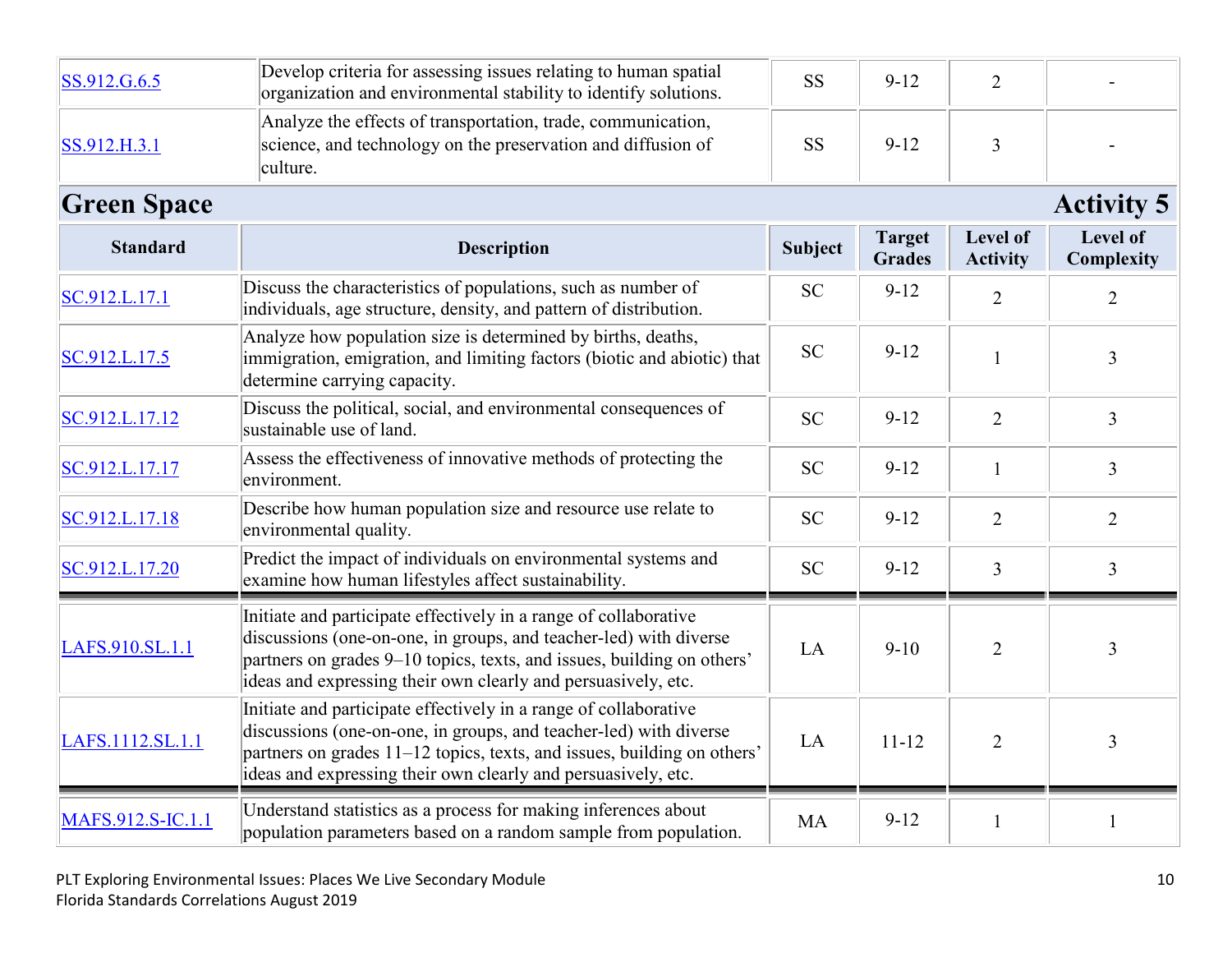| MAFS.912.S-IC.2.4 | Use data from a sample survey to estimate a population mean or<br>proportion; develop a margin of error through the use random<br>sampling.                                                                           | <b>MA</b> | $9-12$   |                | $\overline{2}$ |
|-------------------|-----------------------------------------------------------------------------------------------------------------------------------------------------------------------------------------------------------------------|-----------|----------|----------------|----------------|
| MAFS.912.S-ID.1.4 | Use the mean and standard deviation of a data set to fit it to a normal<br>distribution and to estimate population percentages, etc.                                                                                  | <b>MA</b> | $9-12$   | $\mathbf{1}$   | $\overline{2}$ |
| SS.912.C.2.4      | Evaluate, take, and defend positions on issues that cause the<br>government to balance the interests of individuals with the public<br>good.                                                                          | <b>SS</b> | $9-12$   | $\overline{2}$ |                |
| SS.912.C.2.11     | Analyze public policy solutions or courses of action to resolve a<br>local, state, or federal issue.                                                                                                                  | <b>SS</b> | $9-12$   | $\overline{2}$ |                |
| SS.912.E.2.2      | Use a decision-making model to analyze a public policy issue<br>affecting the student's community that incorporates defining a<br>problem, analyzing the potential consequences, and considering the<br>alternatives. | <b>SS</b> | $9 - 12$ | $\overline{2}$ |                |
| SS.912.G.4.1      | Interpret population growth and other demographic data for any<br>given place.                                                                                                                                        | <b>SS</b> | $9 - 12$ | $\mathbf{1}$   |                |
| SS.912.G.4.5      | Use geographic terms and tools to analyze case studies of the<br>development, growth, and changing nature of cities and urban<br>centers.                                                                             | <b>SS</b> | $9 - 12$ | $\overline{2}$ |                |
| SS.912.G.4.6      | Use geographic terms and tools to predict the effect of a change in a<br>specific characteristic of a place on the human population of that<br>place.                                                                 | <b>SS</b> | $9 - 12$ | 2              |                |
| SS.912.G.4.8      | Use geographic concepts to analyze spatial phenomena and to discuss<br>economic, political, and social factors that define and interpret space.                                                                       | <b>SS</b> | $9 - 12$ | 2              |                |
| SS.912.G.5.1      | Analyze case studies of how the Earth's physical systems affect<br>humans.                                                                                                                                            | <b>SS</b> | $9-12$   | $\mathbf{1}$   |                |
| SS.912.G.5.2      | Analyze case studies of how changes in the physical environment of<br>a place can increase or diminish its capacity to support human<br>activity.                                                                     | <b>SS</b> | $9-12$   | 2              |                |
| SS.912.G.5.3      | Analyze case studies of the effects of human use of technology on<br>the environment of places.                                                                                                                       | <b>SS</b> | $9 - 12$ | $\mathbf{1}$   |                |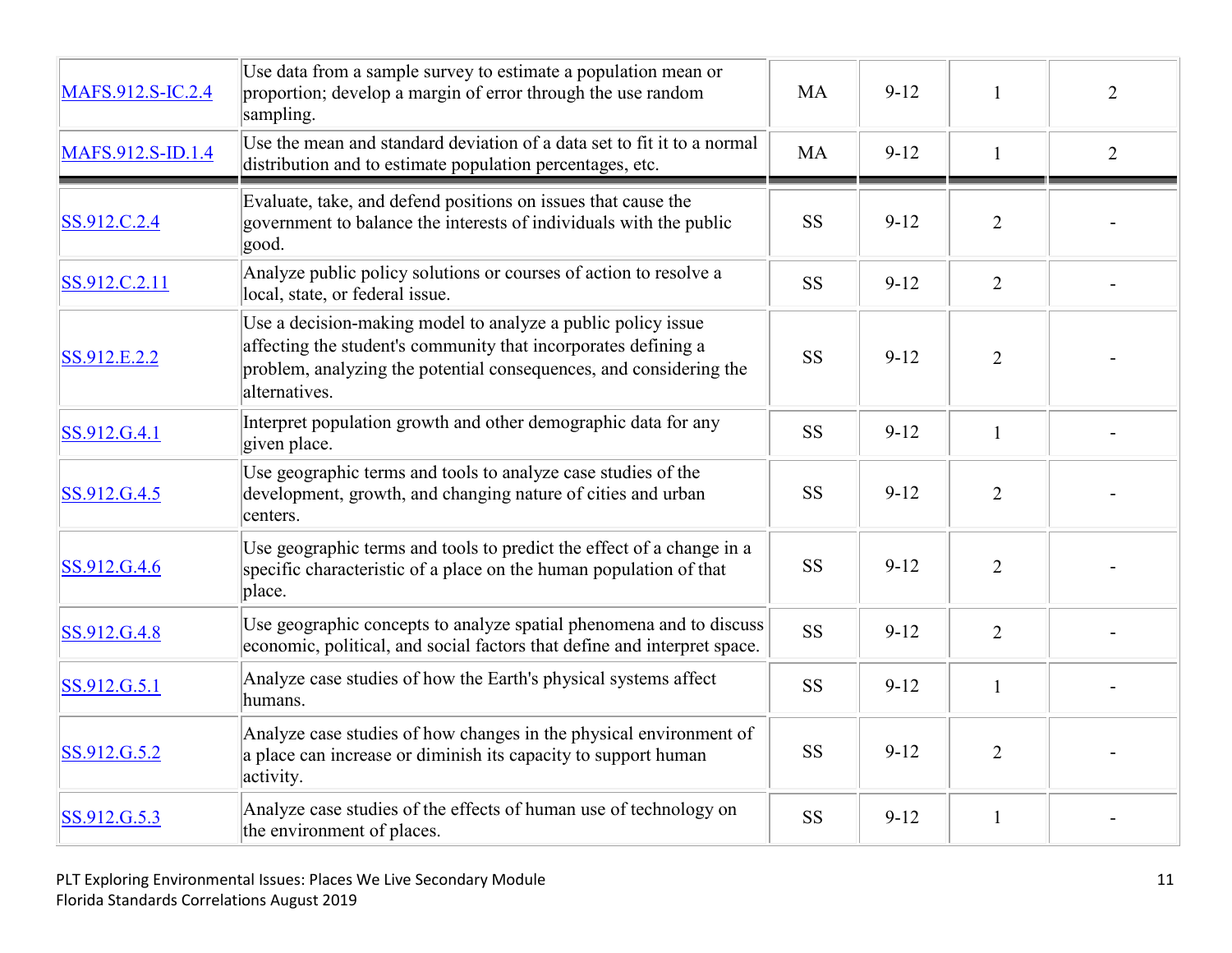| SS.912.G.5.4 | Analyze case studies of how humans impact the diversity and<br>productivity of ecosystems.                                            | <b>SS</b> | $9 - 12$ |   |  |
|--------------|---------------------------------------------------------------------------------------------------------------------------------------|-----------|----------|---|--|
| SS.912.G.5.5 | Use geographic terms and tools to analyze case studies of policies<br>and programs for resource use and management.                   | <b>SS</b> | $9 - 12$ |   |  |
| SS.912.G.6.1 | Use appropriate maps and other graphic representations to analyze<br>geographic problems and changes over time.                       | <b>SS</b> | $9 - 12$ |   |  |
| SS.912.G.6.3 | Formulate hypotheses and test geographic models that demonstrate<br>complex relationships between physical and cultural phenomena.    | <b>SS</b> | $9 - 12$ |   |  |
| SS.912.G.6.5 | Develop criteria for assessing issues relating to human spatial<br>organization and environmental stability to identify solutions.    | <b>SS</b> | $9 - 12$ |   |  |
| SS.912.H.3.1 | Analyze the effects of transportation, trade, communication, science,<br>and technology on the preservation and diffusion of culture. | <b>SS</b> | $9 - 12$ | ി |  |

## **A Vision for the Future Activity 6**

| <b>Standard</b> | <b>Description</b>                                                                                                                                                                                                                                                               | Subject   | <b>Target</b><br><b>Grades</b> | Level of<br><b>Activity</b> | <b>Level of</b><br>Complexity |
|-----------------|----------------------------------------------------------------------------------------------------------------------------------------------------------------------------------------------------------------------------------------------------------------------------------|-----------|--------------------------------|-----------------------------|-------------------------------|
| SC.912.E.6.6    | Analyze past, present, and potential future consequences to the<br>environment resulting from various energy production technologies.                                                                                                                                            | <b>SC</b> | $9-12$                         | 3                           |                               |
| SC.912.L.17.12  | Discuss the political, social, and environmental consequences of<br>sustainable use of land.                                                                                                                                                                                     | <b>SC</b> | $9 - 12$                       | 3                           |                               |
| SC.912.L.17.17  | Assess the effectiveness of innovative methods of protecting the<br>environment.                                                                                                                                                                                                 | <b>SC</b> | $9-12$                         | 3                           |                               |
| SC.912.L.17.18  | Describe how human population size and resource use relate to<br>environmental quality.                                                                                                                                                                                          | <b>SC</b> | $9 - 12$                       | $\overline{2}$              |                               |
| SC.912.L.17.20  | Predict the impact of individuals on environmental systems and<br>examine how human lifestyles affect sustainability.                                                                                                                                                            | <b>SC</b> | $9-12$                         | $\overline{2}$              |                               |
| LAFS.910.SL.1.1 | Initiate and participate effectively in a range of collaborative<br>discussions (one-on-one, in groups, and teacher-led) with diverse<br>partners on grades 9–10 topics, texts, and issues, building on others'<br>ideas and expressing their own clearly and persuasively, etc. | LA        | $9-10$                         | $\overline{2}$              |                               |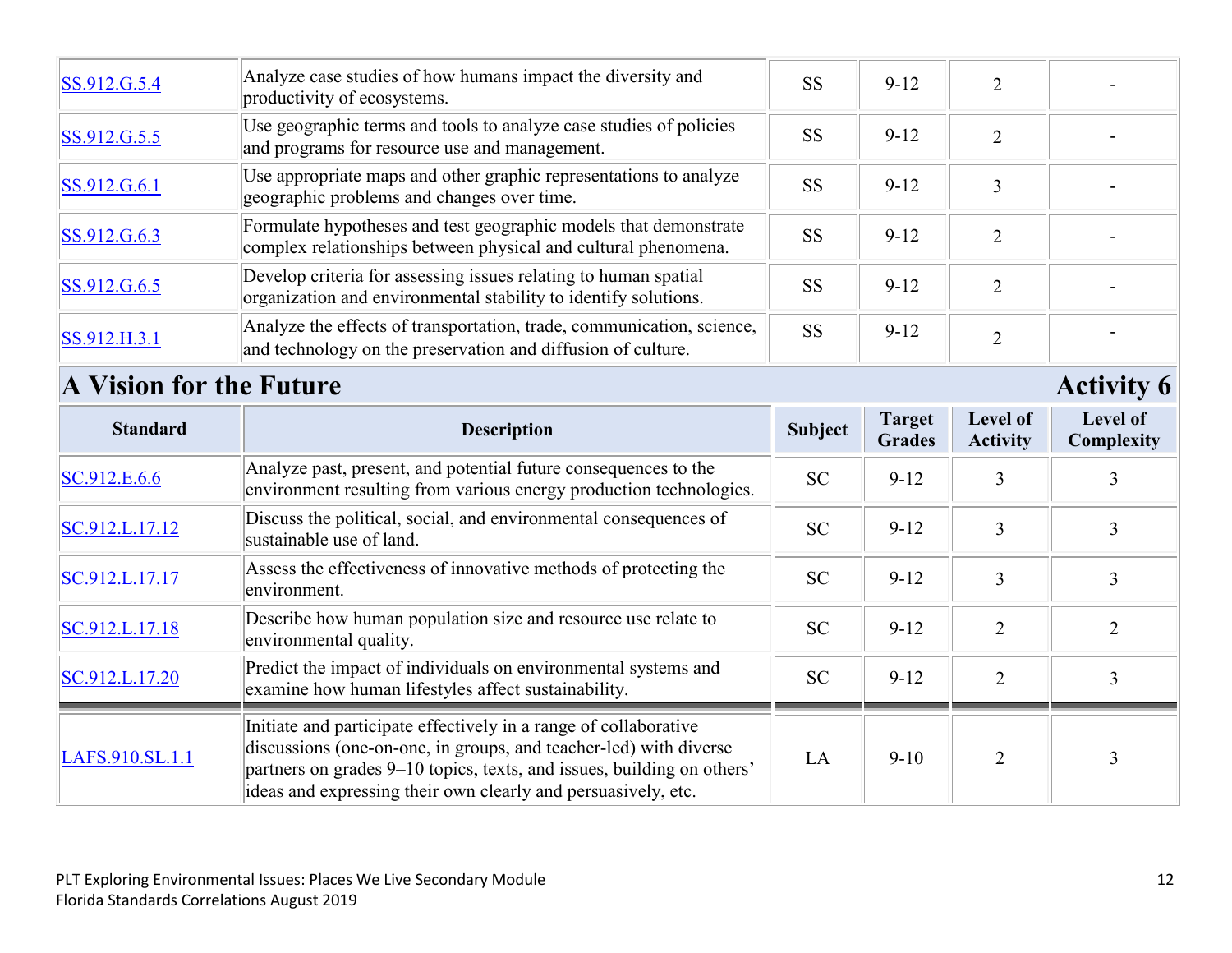| LAFS.1112.SL.1.1 | Initiate and participate effectively in a range of collaborative<br>discussions (one-on-one, in groups, and teacher-led) with diverse<br>partners on grades 11–12 topics, texts, and issues, building on others'<br>ideas and expressing their own clearly and persuasively, etc. | LA        | $11 - 12$ | 2              | 3 |
|------------------|-----------------------------------------------------------------------------------------------------------------------------------------------------------------------------------------------------------------------------------------------------------------------------------|-----------|-----------|----------------|---|
| SS.912.C.2.4     | Evaluate, take, and defend positions on issues that cause the<br>government to balance the interests of individuals with the public<br>good.                                                                                                                                      | <b>SS</b> | $9 - 12$  | $\overline{2}$ |   |
| SS.912.C.2.5     | Conduct a service project to further the public good.                                                                                                                                                                                                                             | <b>SS</b> | $9-12$    | $\overline{3}$ |   |
| SS.912.C.2.11    | Analyze public policy solutions or courses of action to resolve a<br>local, state, or federal issue.                                                                                                                                                                              | <b>SS</b> | $9-12$    | $\overline{3}$ |   |
| SS.912.E.2.2     | Use a decision-making model to analyze a public policy issue<br>affecting the student's community that incorporates defining a<br>problem, analyzing the potential consequences, and considering the<br>alternatives.                                                             | <b>SS</b> | $9 - 12$  | 3              |   |
| SS.912.G.4.1     | Interpret population growth and other demographic data for any given<br>place.                                                                                                                                                                                                    | <b>SS</b> | $9 - 12$  | $\overline{2}$ |   |
| SS.912.G.4.5     | Use geographic terms and tools to analyze case studies of the<br>development, growth, and changing nature of cities and urban<br>centers.                                                                                                                                         | <b>SS</b> | $9 - 12$  | $\overline{3}$ |   |
| SS.912.G.4.6     | Use geographic terms and tools to predict the effect of a change in a<br>specific characteristic of a place on the human population of that<br>place.                                                                                                                             | <b>SS</b> | $9-12$    | $\overline{2}$ |   |
| SS.912.G.4.8     | Use geographic concepts to analyze spatial phenomena and to discuss<br>economic, political, and social factors that define and interpret space.                                                                                                                                   | <b>SS</b> | $9 - 12$  | $\overline{2}$ |   |
| SS.912.G.5.1     | Analyze case studies of how the Earth's physical systems affect<br>humans.                                                                                                                                                                                                        | <b>SS</b> | $9 - 12$  | $\overline{2}$ |   |
| SS.912.G.5.2     | Analyze case studies of how changes in the physical environment of a<br>place can increase or diminish its capacity to support human activity.                                                                                                                                    | <b>SS</b> | $9 - 12$  | $\overline{3}$ |   |
| SS.912.G.5.3     | Analyze case studies of the effects of human use of technology on the<br>environment of places.                                                                                                                                                                                   | <b>SS</b> | $9 - 12$  | $\overline{2}$ |   |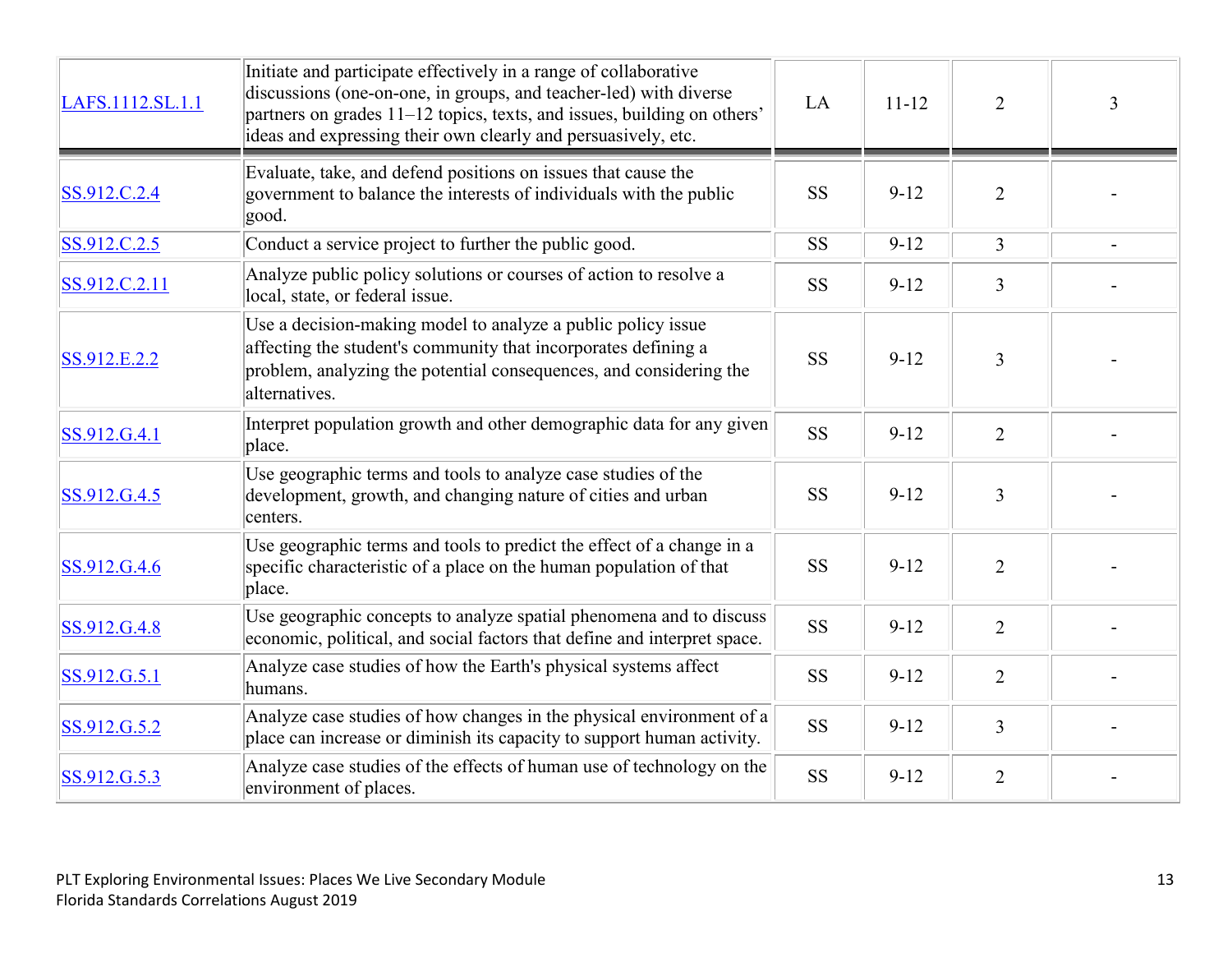| SS.912.G.5.4 | Analyze case studies of how humans impact the diversity and<br>productivity of ecosystems.                                            | <b>SS</b> | $9 - 12$ |  |
|--------------|---------------------------------------------------------------------------------------------------------------------------------------|-----------|----------|--|
| SS.912.G.5.5 | Use geographic terms and tools to analyze case studies of policies<br>and programs for resource use and management.                   | <b>SS</b> | $9 - 12$ |  |
| SS.912.G.6.1 | Use appropriate maps and other graphic representations to analyze<br>geographic problems and changes over time.                       | <b>SS</b> | $9 - 12$ |  |
| SS.912.G.6.3 | Formulate hypotheses and test geographic models that demonstrate<br>complex relationships between physical and cultural phenomena.    | <b>SS</b> | $9 - 12$ |  |
| SS.912.G.6.5 | Develop criteria for assessing issues relating to human spatial<br>organization and environmental stability to identify solutions.    | <b>SS</b> | $9 - 12$ |  |
| SS.912.H.3.1 | Analyze the effects of transportation, trade, communication, science,<br>and technology on the preservation and diffusion of culture. | <b>SS</b> | $9 - 12$ |  |

## **Far-Reaching Decisions** Activity 7

| <b>Standard</b>      | <b>Description</b>                                                                                                                                                                                       | <b>Subject</b> | <b>Target</b><br><b>Grades</b> | Level of<br><b>Activity</b> | Level of<br>Complexity |
|----------------------|----------------------------------------------------------------------------------------------------------------------------------------------------------------------------------------------------------|----------------|--------------------------------|-----------------------------|------------------------|
| $ SC.912.CS-CC.1.4 $ | Develop a collaborative digital product using collaboration tools<br>(e.g., version control systems and integrated development<br>environments).                                                         | <b>SC</b>      | $9 - 12$                       | $\overline{2}$              |                        |
| SC.912.CS-CC.1.2     | Select appropriate tools within a project environment to<br>communicate with project team members.                                                                                                       | <b>SC</b>      | $9 - 12$                       | $\overline{2}$              |                        |
| $SC.912.CS-CS.1.3$   | Explain how data analysis is used to enhance the understanding of<br>complex natural and human systems.                                                                                                  | SC             | $9 - 12$                       | 3                           |                        |
| SC.912.E.6.6         | Analyze past, present, and potential future consequences to the<br>environment resulting from various energy production technologies.                                                                    | <b>SC</b>      | $9 - 12$                       | 3                           | 3                      |
| SC.912.L.17.11       | Evaluate the costs and benefits of renewable and nonrenewable<br>resources, such as water, energy, fossil fuels, wildlife, and forests.                                                                  | <b>SC</b>      | $9 - 12$                       | $\overline{2}$              |                        |
| SC.912.L.17.16       | Discuss the large-scale environmental impacts resulting from human<br>activity, including waste spills, oil spills, runoff, greenhouse gases,<br>ozone depletion, and surface and groundwater pollution. | <b>SC</b>      | $9 - 12$                       | 3                           |                        |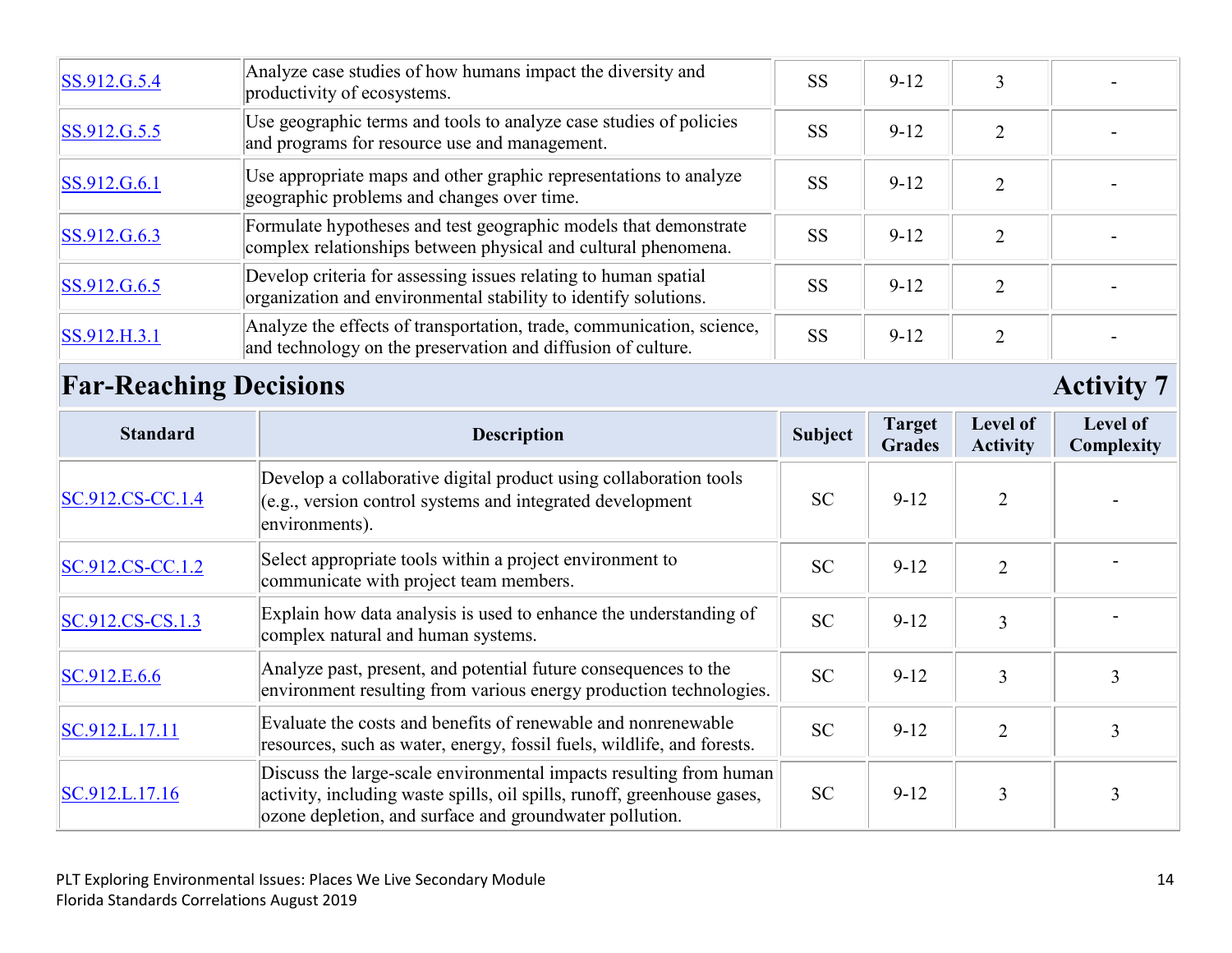| SC.912.L.17.17     | Assess the effectiveness of innovative methods of protecting the<br>environment.                                                                                                                                                                                                                                 | <b>SC</b> | $9 - 12$  | $\overline{2}$ | 3              |
|--------------------|------------------------------------------------------------------------------------------------------------------------------------------------------------------------------------------------------------------------------------------------------------------------------------------------------------------|-----------|-----------|----------------|----------------|
| SC.912.L.17.20     | Predict the impact of individuals on environmental systems and<br>examine how human lifestyles affect sustainability.                                                                                                                                                                                            | <b>SC</b> | $9 - 12$  | $\overline{3}$ | $\overline{3}$ |
| LAFS.910.SL.1.1    | Initiate and participate effectively in a range of collaborative<br>discussions (one-on-one, in groups, and teacher-led) with diverse<br>partners on grades 9–10 topics, texts, and issues, building on others'<br>ideas and expressing their own clearly and persuasively, etc.                                 | LA        | $9-10$    | $\overline{2}$ | $\overline{3}$ |
| LAFS.1112.SL.1.1   | Initiate and participate effectively in a range of collaborative<br>discussions (one-on-one, in groups, and teacher-led) with diverse<br>partners on grades 11–12 topics, texts, and issues, building on<br>others' ideas and expressing their own clearly and persuasively, etc.                                | LA        | $11 - 12$ | $\overline{2}$ | $\overline{3}$ |
| LAFS.910.SL.1.2    | Integrate multiple sources of information presented in diverse media<br>or formats (e.g., visually, quantitatively, orally) evaluating the<br>credibility and accuracy of each source.                                                                                                                           | LA        | $9-10$    | $\overline{3}$ | $\overline{3}$ |
| LAFS.1112.SL.2.5   | Make strategic use of digital media (e.g., textual, graphical, audio,<br>visual, and interactive elements) in presentations to enhance<br>understanding of findings, reasoning, and evidence and to add<br>interest.                                                                                             | LA        | $11 - 12$ | $\overline{3}$ | $\overline{3}$ |
| LAFS.910.WHST.3.7  | Conduct short as well as more sustained research projects to answer<br>a question (including a self-generated question) or solve a problem;<br>narrow or broaden the inquiry when appropriate; synthesize multiple<br>sources on the subject, demonstrating understanding of the subject<br>under investigation. | LA        | $9-10$    | $\overline{3}$ | $\overline{4}$ |
| LAFS.1112.WHST.3.7 | Conduct short as well as more sustained research projects to answer<br>a question (including a self-generated question) or solve a problem;<br>narrow or broaden the inquiry when appropriate; synthesize multiple<br>sources on the subject, demonstrating understanding of the subject<br>under investigation. | LA        | $11 - 12$ | 3              | 4              |
| SS.912.C.2.4       | Evaluate, take, and defend positions on issues that cause the<br>government to balance the interests of individuals with the public<br>good.                                                                                                                                                                     | <b>SS</b> | $9 - 12$  | $\overline{3}$ |                |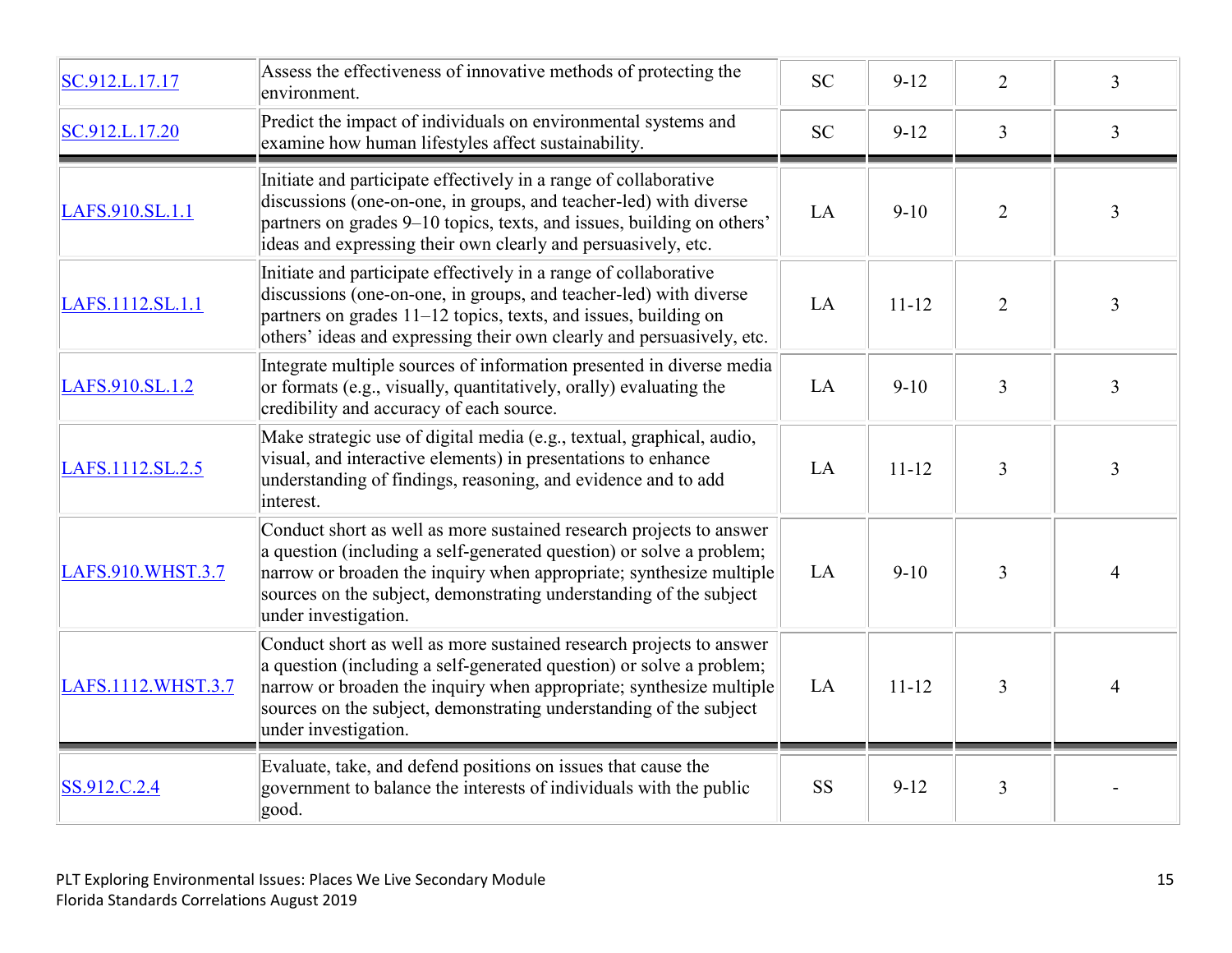| SS.912.C.2.11 | Analyze public policy solutions or courses of action to resolve a<br>local, state, or federal issue.                                                                                                                  | <b>SS</b> | $9 - 12$ | $\overline{3}$ |  |
|---------------|-----------------------------------------------------------------------------------------------------------------------------------------------------------------------------------------------------------------------|-----------|----------|----------------|--|
| SS.912.E.2.2  | Use a decision-making model to analyze a public policy issue<br>affecting the student's community that incorporates defining a<br>problem, analyzing the potential consequences, and considering the<br>alternatives. | <b>SS</b> | $9 - 12$ | $\overline{2}$ |  |
| SS.912.G.4.1  | Interpret population growth and other demographic data for any<br>given place.                                                                                                                                        | <b>SS</b> | $9 - 12$ | $\mathbf{1}$   |  |
| SS.912.G.4.5  | Use geographic terms and tools to analyze case studies of the<br>development, growth, and changing nature of cities and urban<br>centers.                                                                             | <b>SS</b> | $9 - 12$ | $\overline{2}$ |  |
| SS.912.G.4.6  | Use geographic terms and tools to predict the effect of a change in a<br>specific characteristic of a place on the human population of that<br>place.                                                                 | <b>SS</b> | $9 - 12$ | $\overline{3}$ |  |
| SS.912.G.4.8  | Use geographic concepts to analyze spatial phenomena and to<br>discuss economic, political, and social factors that define and<br>interpret space.                                                                    | <b>SS</b> | $9 - 12$ | $\overline{2}$ |  |
| SS.912.G.5.1  | Analyze case studies of how the Earth's physical systems affect<br>humans.                                                                                                                                            | <b>SS</b> | $9 - 12$ | $\mathbf{1}$   |  |
| SS.912.G.5.2  | Analyze case studies of how changes in the physical environment of<br>a place can increase or diminish its capacity to support human<br>activity.                                                                     | <b>SS</b> | $9 - 12$ | 3              |  |
| SS.912.G.5.3  | Analyze case studies of the effects of human use of technology on<br>the environment of places.                                                                                                                       | <b>SS</b> | $9 - 12$ | $\overline{2}$ |  |
| SS.912.G.5.4  | Analyze case studies of how humans impact the diversity and<br>productivity of ecosystems.                                                                                                                            | <b>SS</b> | $9 - 12$ | $\overline{2}$ |  |
| SS.912.G.5.5  | Use geographic terms and tools to analyze case studies of policies<br>and programs for resource use and management.                                                                                                   | <b>SS</b> | $9 - 12$ | $\overline{2}$ |  |
| SS.912.G.6.3  | Formulate hypotheses and test geographic models that demonstrate<br>complex relationships between physical and cultural phenomena.                                                                                    | <b>SS</b> | $9 - 12$ | $\overline{3}$ |  |
| SS.912.G.6.5  | Develop criteria for assessing issues relating to human spatial<br>organization and environmental stability to identify solutions.                                                                                    | <b>SS</b> | $9 - 12$ | $\overline{3}$ |  |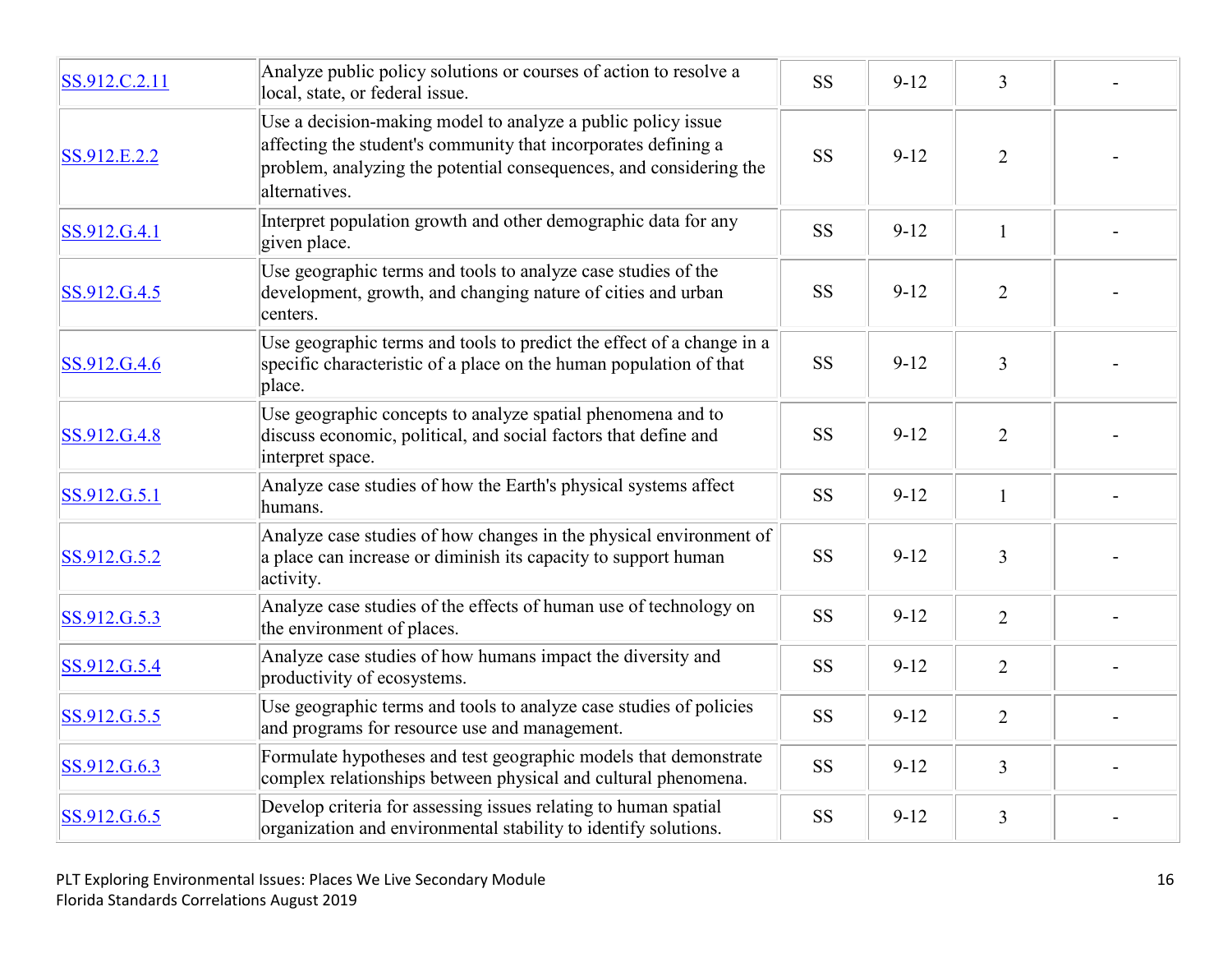| <b>Regional Community Issues: The Ogallala Aquifer</b> |                                                                                                                                                                                                                                                                                   |                | <b>Activity 8</b>              |                             |                        |
|--------------------------------------------------------|-----------------------------------------------------------------------------------------------------------------------------------------------------------------------------------------------------------------------------------------------------------------------------------|----------------|--------------------------------|-----------------------------|------------------------|
| <b>Standard</b>                                        | <b>Description</b>                                                                                                                                                                                                                                                                | <b>Subject</b> | <b>Target</b><br><b>Grades</b> | Level of<br><b>Activity</b> | Level of<br>Complexity |
| SC.912.L.17.11                                         | Evaluate the costs and benefits of renewable and nonrenewable<br>resources, such as water, energy, fossil fuels, wildlife, and forests.                                                                                                                                           | <b>SC</b>      | $9 - 12$                       | 3                           | 3                      |
| SC.912.L.17.12                                         | Discuss the political, social, and environmental consequences of<br>sustainable use of land.                                                                                                                                                                                      | <b>SC</b>      | $9 - 12$                       | $\overline{3}$              | $\overline{3}$         |
| SC.912.L.17.16                                         | Discuss the large-scale environmental impacts resulting from human<br>activity, including waste spills, oil spills, runoff, greenhouse gases,<br>ozone depletion, and surface and groundwater pollution.                                                                          | <b>SC</b>      | $9-12$                         | 3                           | $\overline{3}$         |
| SC.912.L.17.17                                         | Assess the effectiveness of innovative methods of protecting the<br>environment.                                                                                                                                                                                                  | <b>SC</b>      | $9 - 12$                       | $\overline{2}$              | $\overline{3}$         |
| SC.912.L.17.18                                         | Describe how human population size and resource use relate to<br>environmental quality.                                                                                                                                                                                           | <b>SC</b>      | $9 - 12$                       | $\overline{2}$              | $\overline{2}$         |
| SC.912.L.17.20                                         | Predict the impact of individuals on environmental systems and<br>examine how human lifestyles affect sustainability.                                                                                                                                                             | <b>SC</b>      | $9 - 12$                       | $\overline{3}$              | $\overline{3}$         |
| LAFS.910.SL.1.1                                        | Initiate and participate effectively in a range of collaborative<br>discussions (one-on-one, in groups, and teacher-led) with diverse<br>partners on grades 9–10 topics, texts, and issues, building on others'<br>ideas and expressing their own clearly and persuasively        | LA             | $9 - 12$                       | $\overline{2}$              | 3                      |
| LAFS.1112.SL.1.1                                       | Initiate and participate effectively in a range of collaborative<br>discussions (one-on-one, in groups, and teacher-led) with diverse<br>partners on grades 11–12 topics, texts, and issues, building on others'<br>ideas and expressing their own clearly and persuasively, etc. | LA             | $11 - 12$                      | $\overline{2}$              | $\overline{3}$         |
| SS.912.C.2.4                                           | Evaluate, take, and defend positions on issues that cause the<br>government to balance the interests of individuals with the public<br>good.                                                                                                                                      | <b>SS</b>      | $9 - 12$                       | 3                           |                        |
| SS.912.C.2.11                                          | Analyze public policy solutions or courses of action to resolve a local,<br>state, or federal issue.                                                                                                                                                                              | <b>SS</b>      | $9 - 12$                       | $\overline{3}$              |                        |